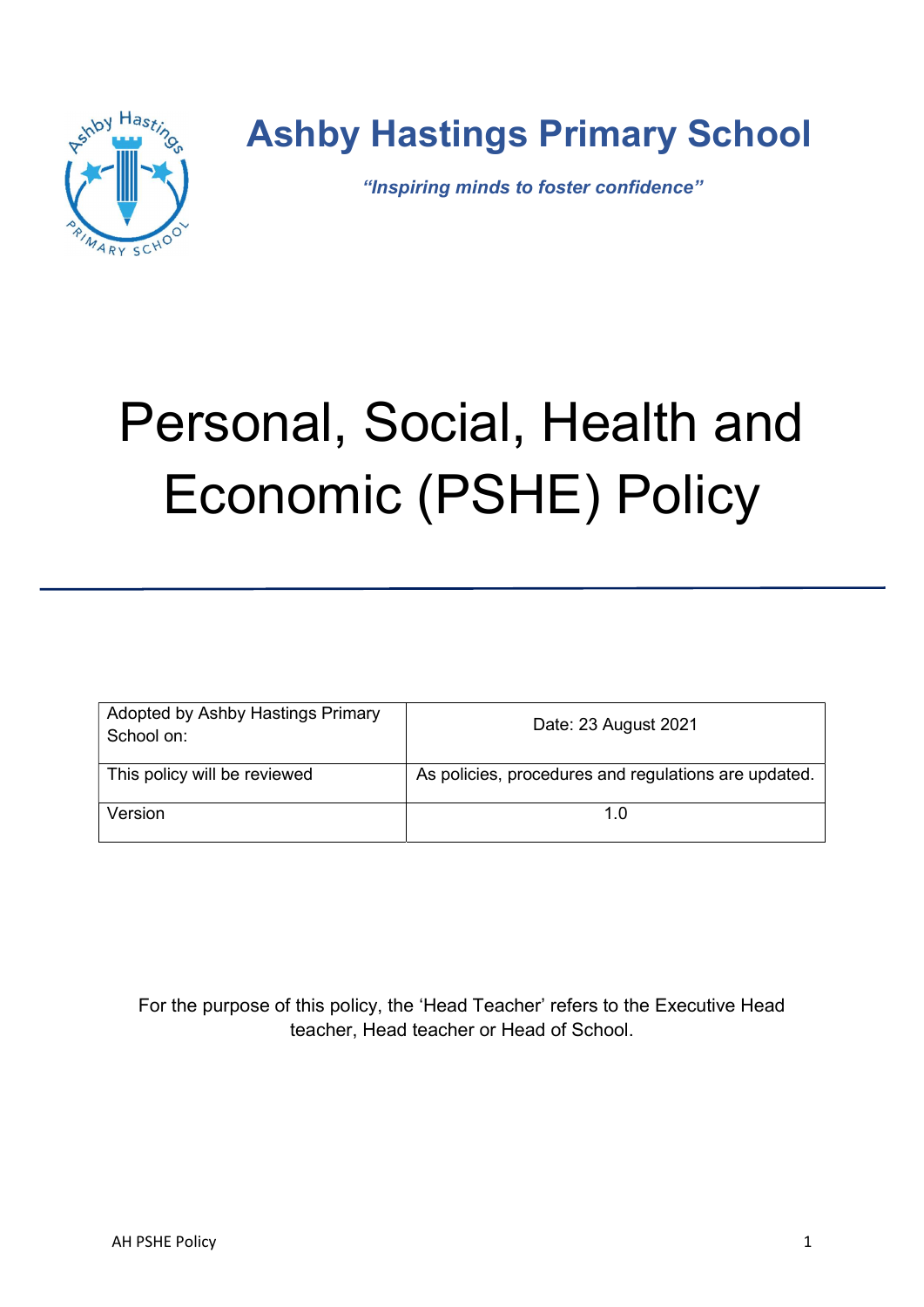# AIMS OF PSHE

- deliver a planned and progressive PSHE curriculum that underpins these aims and prepares all pupils for the challenges that they will face in everyday life.
- provide a secure stimulating and exciting educational environment where all pupils thrive
- teach pupils to become independent learners
- guide pupils to make appropriate choices and take sensible risks.

# THE TEACHING OF PSHE

The PSHE curriculum provides experiences that will enable children to:

- develop self-confidence care for, respect, and value themselves
- care for, respect, and value others
- understand that growing up involves facing challenges
- understand that life involves making appropriate choices and taking appropriate risks
- understand that, with appropriate support from family, friends and teachers, they have to take responsibility for their own well-being.
- The EYFS class incorporates PSHE within the learning goals of the Foundation Stage Curriculum - Personal, Social & Emotional Development, Communication Language and Literacy, and Knowledge and Understanding of The World.
- The curriculum for each year is determined by the scheme of work (long term plans). This ensures continuity and progression throughout the school.
- In addition to the structured scheme of work aspects of PSHE can also taught throughout a wide range of subjects and as specific needs arise.

# VALUES AND ATTITUDES

Children should:

- work with others, listen to each other's ideas, and treat them with respect<br>• have opportunities to consider their own attitudes and values, and those c
- have opportunities to consider their own attitudes and values, and those of other people
- develop respect for evidence and critically evaluate ideas which may or may not fit the evidence available
- develop a respect for their environment and be encouraged to evaluate their own and others' effect or impact on it
- develop critical thinking in order that they can make sensible choices and becomeindependent learners

# DIFFERENTIATION

- By recognising that some children who may need help with literacy skills may have more developed practical skills in 'designing and making' and tasks will be set appropriately
- By giving extra support to children who may, through poor motor skills or other reasons have less well developed practical skills and by giving extra opportunities for reinforcement
- By ensuring that pupils with particular ability and flair for PSHE are extended through the use of additional, more demanding, open ended tasks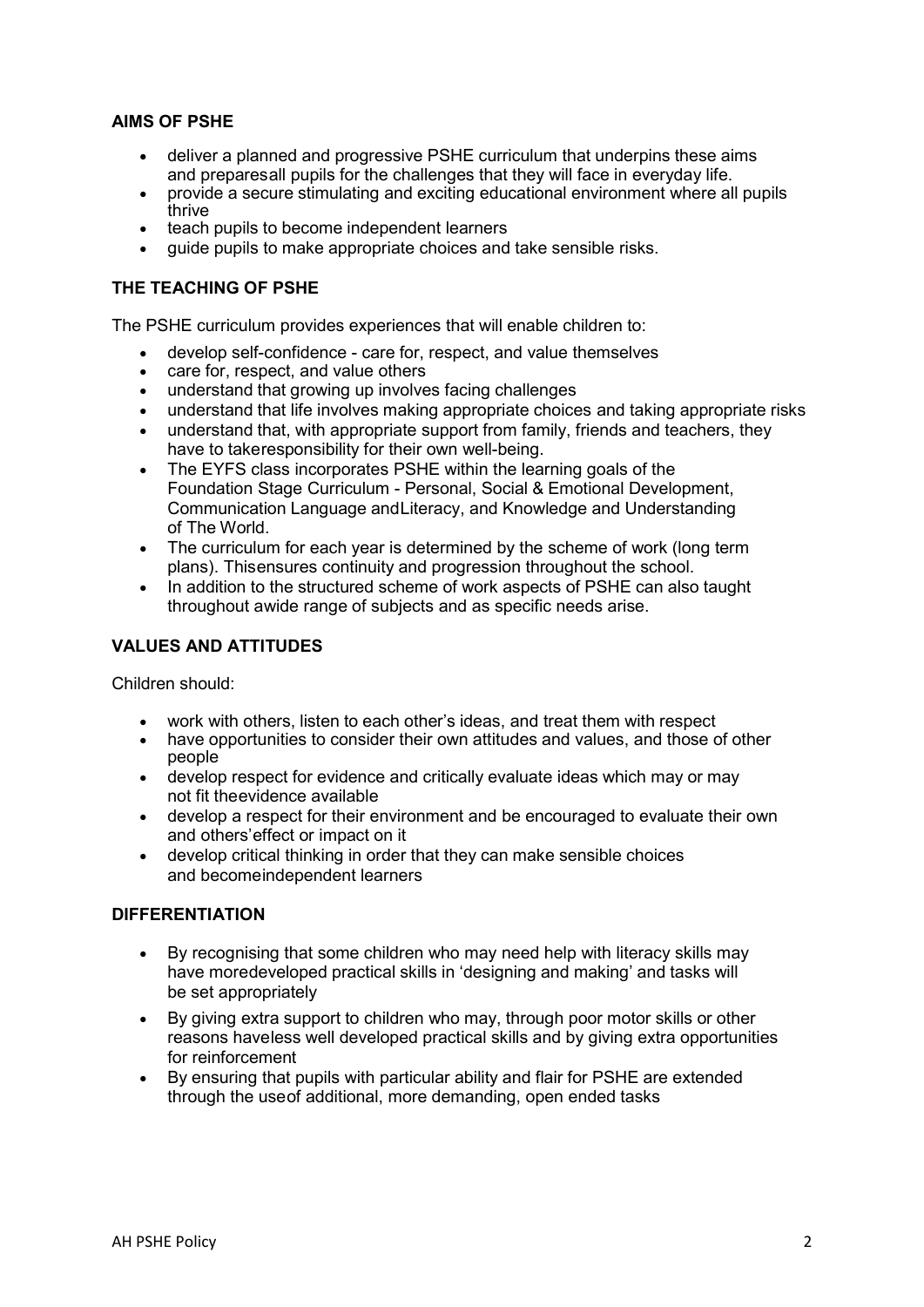# PLANNING FOR CONTINUITY & PROGRESSION

Planning in PSHE is done in three stages:

- Long-term planning: This is the school's scheme of work and reflects the expectations of the National Curriculum. It has been agreed with the whole staff to ensure coherent, manageable teaching units. The long-term planning shows how these teaching units are distributed across the years in a sequence that promotes curriculum continuity and progress in children's learning. Units may be linked with work in other subjects.
- Medium-term: This is the responsibility of the class teacher. It identifies broad learning objectives for each unit and outlines tasks/activities which will enable these to be achieved.
- Short-term: This is the responsibility of individual teachers. These plans identify specific learning objectives and include details on differentiation.

#### PLANNING FOR CONTINUITY AND PROGRESSION

- Long term planning reflects the needs of all children in relation to the National Curriculum. The long term plans shows how the teaching units are distributed across the years of both key stages in a sequence that promotes continuity and progression.
- Aspects of Personal, Social and Emotional learning are incorporated in the school's medium term plans; taken from the Cambridgeshire Primary Personal Development Programme materials and identify learning objectives and outcomes for each unit with suggested activities enabling these to beachieved.
- Short term planning is the responsibility of individual teachers, who build on the medium term plans by taking account of the needs of the children in a particular class and identifying the way in which ideas might be taught to a particular cohort of children.

# ASSESSMENT

- The teacher will assess pupils' understanding of each topic as work is being taught. Informal assessment occurs throughout every lesson through discussion and evaluation of the children's work and behaviour. This is invaluable in enabling the teacher to check that children have grasped the main teaching focus of that lesson.
- The long, medium and short term plans provide a record of what is being taught in each year group.
- Cross-Curricular Links
- Cross-curricular links are made in all subjects

# THE ROLE OF THE PSHE Lead

The PSHE Lead should:

- ensure the development of a scheme of work for the PSHE curriculum.
- promote the integration of PSHE within appropriate teaching and learning activities;
- manage the provision and deployment of resources and give guidance on classroom organisation support;
- inspire colleagues to deliver high quality teaching and learning opportunities;
- lead INSET within the school, and investigate suitable courses elsewhere;